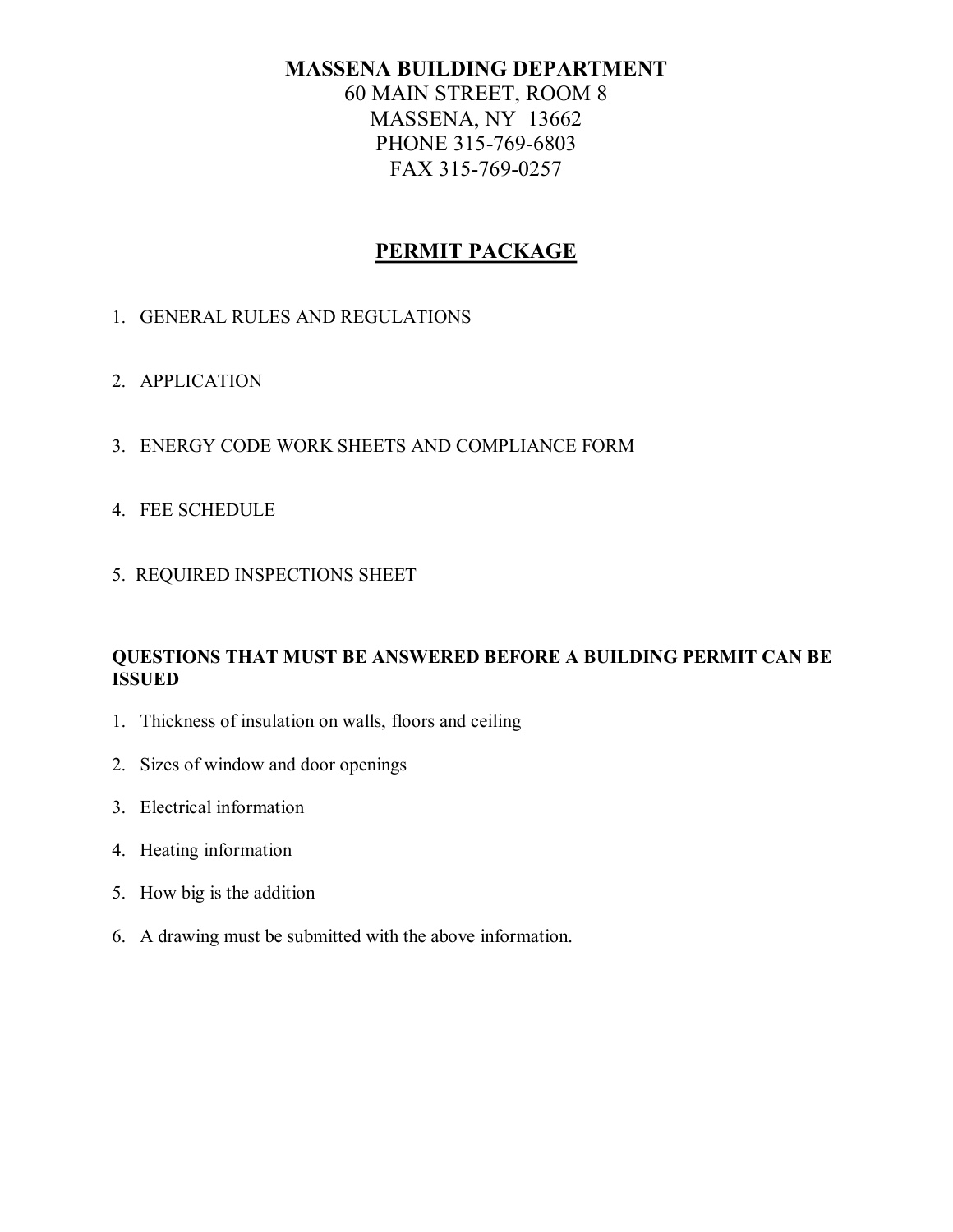60 MAIN STREET, ROOM 8 MASSENA, NY 13662 PHONE 315-769-6803 FAX 315-769-0257

## **MEMO TO: Property Owners, Contractors, Builders and Developers**

#### **SUBJECT: New York State and Local Regulations**

#### **FROM: Code Enforcement Office**

The construction season will soon be in full swing and this seems to be an appropriate time for all parties to review their responsibilities under the code.

The New York State Uniform fire Prevention and Building Code (9NYCRR) became effective in January 1984 and its purpose is to provide a minimum level of protection from hazards of fire, inadequate building construction and improper maintenance in residential and nonresidential buildings, both public and private, so as to establish uniform standards to refuse the threat to public health and safety for occupants and users of buildings.

#### **Part 4422 Building Permits:**

No person, firm, corporation, association or other organization shall commence the erection, construction, enlargement, alteration, improvement, removal, demolition of any building or structure (including swimming pools and storage buildings), nor change the occupancy classification and/or install plumbing, electrical, heating or ventilation systems, siding, roofing and erection of fences without having applied for and obtained a permit from the Village of Massena. However, no permit shall be required for the performance of necessary repairs, (for example the replacement of existing windows and doors and the construction of patios at grade level) which are not of a structural nature. Such work shall nevertheless be done in conformance with the Uniform Code.

#### **Part 382 remedies:**

In addition to and not in limitation of any power otherwise granted by law, every local government and its authorized agents shall have the power to order in writing the remedy of any condition found to exist in, on or about any building in violation of the uniform fire prevention and building code and to issue appearance tickets for violations of the Uniform Code.

#### **Part E105.0 Plans and specifications:**

New York state Education Law (7200 through 7307) regulating professional licensing requires that: "… no official of this state or of any county, city, town or village therein, charged with the enforcement of laws, ordinances or regulations relating to the construction or alteration of buildings or structures, shall accept or approve any plans or specifications that are not stamped". There are three exemptions to this law:

- 1. Farm buildings used directly and solely for agricultural purposes.
- 2. New residential construction 1500 gross square feet or less.
- 3. Alteration, costing \$10,000 or less, to any building or structure which do not involve structural changes or affect public safety.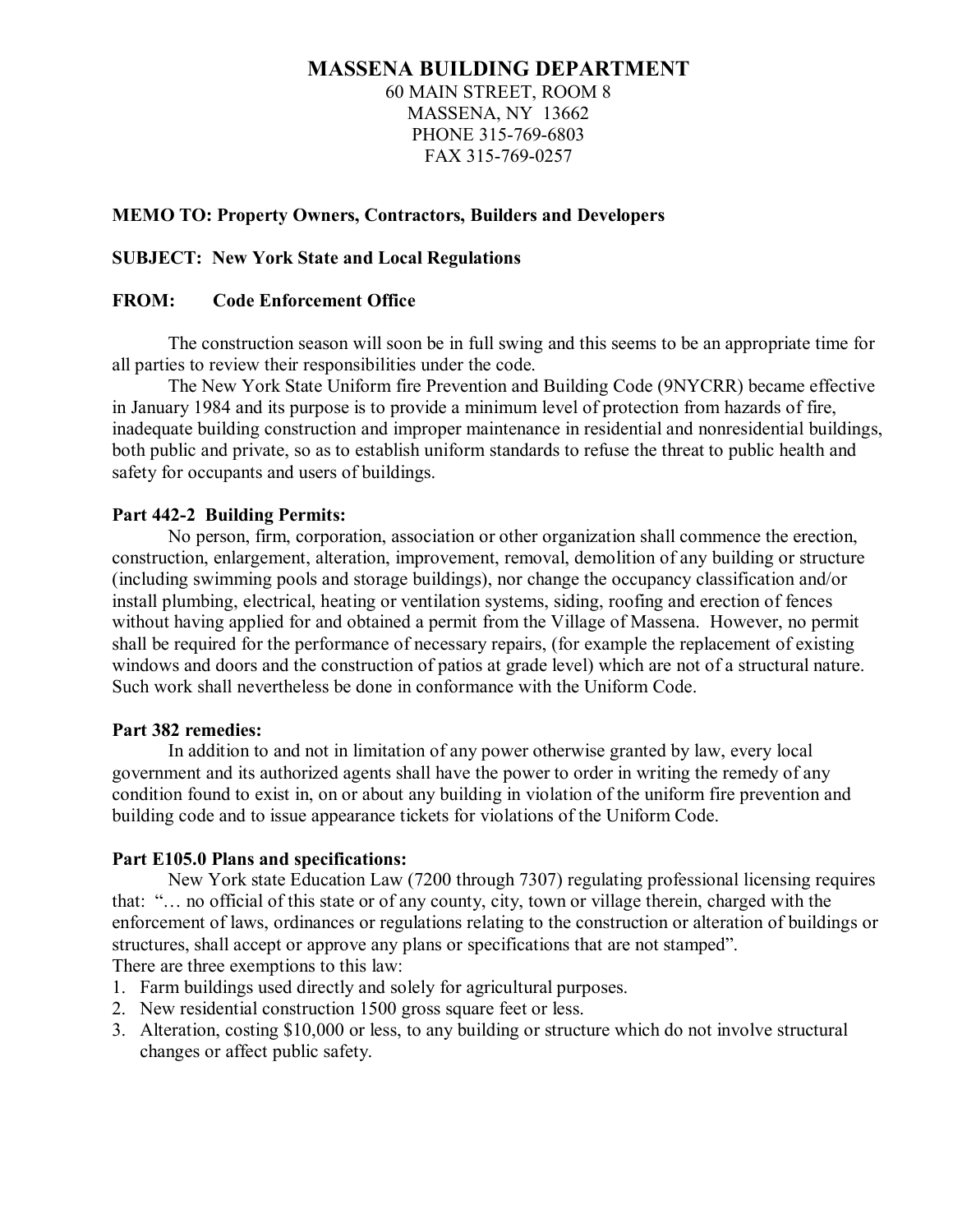60 MAIN STREET, ROOM 8 MASSENA, NY 13662 PHONE 315-769-6803 FAX 315-769-0257

#### **Section 57 Workers Compensation Law:**

Restriction on issue of permits unless compensation is secured. The head of a state or municipal department, board, commission or office authorized or required by law to issue any permit for or in connection with any work involving the employment of employees in a hazardous employment defined by this chapter, and notwithstanding any general or special statute requiring or authorizing the issue of such permit, shall not issue such permit unless proof duly subscribed and affirmed as true under the penalties of perjury by compensation for all employees had been secured as provided by this chapter. Nothing herein, however, shall be construed as creating any liability on the part of such state or municipal department, board, commission or office to pay any compensation to any such employee if so employed.

#### **Section 220.8 Disability benefits Law:**

The head of a state or municipal department, board, commission or office authorized or required by law to issue any permit for or in connection with any work involving the employment of employees in employment ad defined in this article, and notwithstanding any general or special statute requiring proof duly subscribed and affirmed as true under the penalties of perjury by the insurance carrier is produced in a form satisfactory to the chairman, that the payment of a disability benefits for all employees has been secured as provided by this article.

Nothing herein, however, shall be construed as creating any liability on the part of such state or municipal department, board, commission or office to pay any disability benefits to any such employee is so employed.

The State of New York rules and regulations including but not limited to those listed above shall be complied with, as part of the review process before any permit is issued in the Village of Massena shall also apply, including but not limited to those listed below.

#### **VILLAGE CODE:**

Chapter 168: Flood Damage

Chapter 186: Housing Code

Chapter 252: Subdivision of Land

Chapter 300: Zoning

Chapter 300-29: Site Plan Approval

#### **TOWN CODE:**

Chapter 131: Flood Damage Prevention

Chapter 191: Subdivision of Land

Chapter 207: Zoning

Chapter 207 section 3843: Site Plan Approval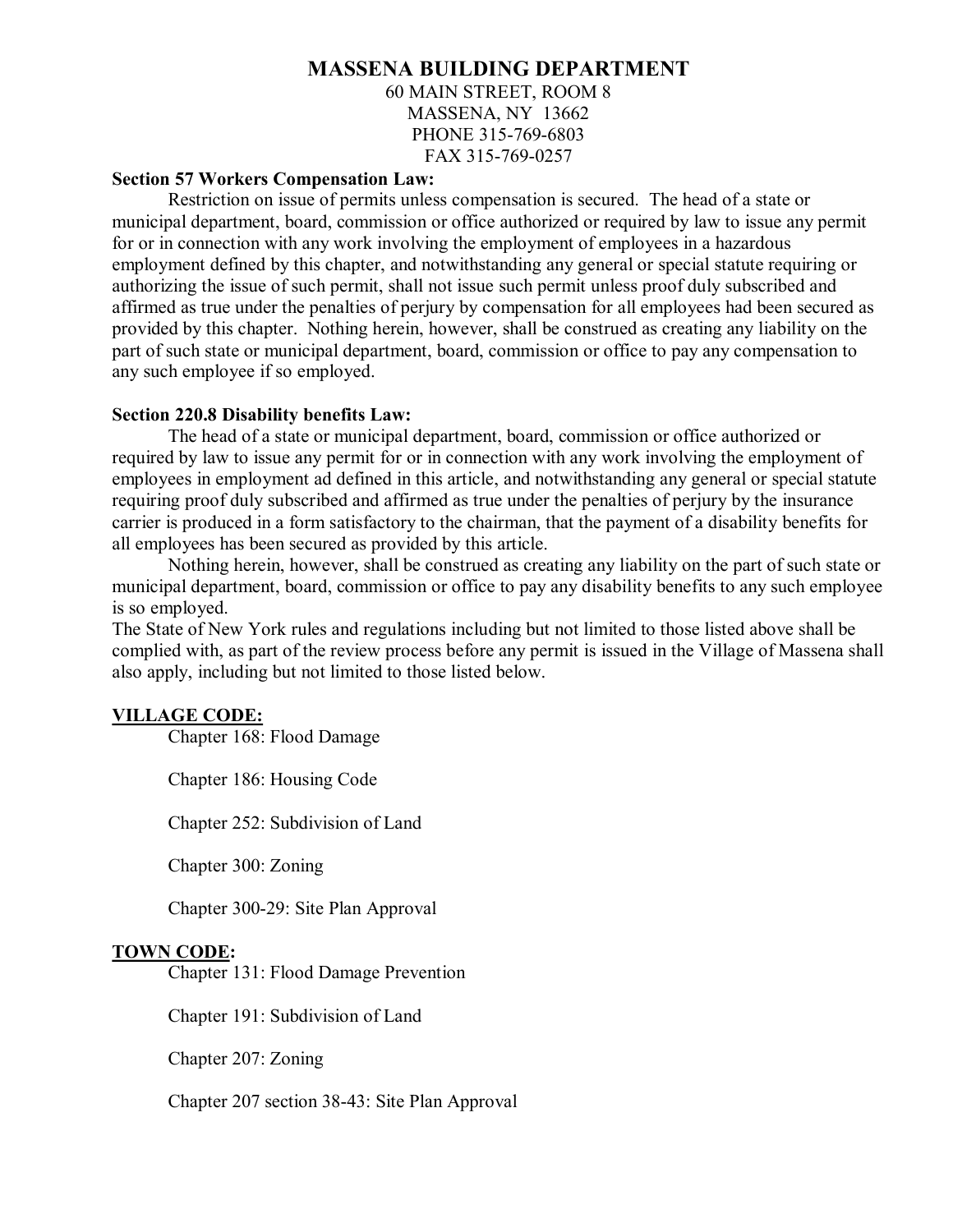60 MAIN STREET, ROOM 8 MASSENA, NY 13662 PHONE 315-769-6803 FAX 315-769-0257

Land use planning affects almost every aspect of life in Massena. It helps determine where homes and businesses are built, where parks are provided, where hospitals, schools, roads, sewers and other essential services should be located in our community.

Land use planning also affects us directly, as individual property owners and tenants. But the process may seem confusing, and many people don't understand its impact on our livers and property.

Basically, land use planning applies to the management of the land and resources. It enables us to establish goals and work out ways to achieve them while keeping in mind important social, economic and environmental considerations. Through land use planning, The interests and objectives of the entire community.

Without planning, there would be haphazard growth, higher service costs and increased land taxes. Many day-to-day problems would result, from clogged streets to conflicting land uses and even dangerous living conditions.

Most commercial and some residential uses require site plan approval from the Planning commission before a permit can be issued. The **Village Planning Board's** regular meeting is held on the second and fourth Wednesday of each month at 5:00 p.m. in the town Hall Building on Main Street. All requests and information for the Planning commission must be received at the Code Enforcement Office at least 10 days before any Planning Commission meeting. The **Town Planning Board's** meeting is held on the third Thursday of the month in the Town Hall Building on Main Street.

The specific information that is required for a site plan is available at the code Enforcement Office in the town Hall on Main Street. If you have any questions, please call the Village Code Enforcement Officer at 769-6803.

| <b>Construction Values</b> | Permit cost |
|----------------------------|-------------|
| $0 - 9,999$                | \$10.00     |
| $10,000 - 19,999$          | 20.00       |
| $20,000 - 29,999$          | 30.00       |
| $30,000 - 39,999$          | 40.00       |
| $40,000 - 49,999$          | 50.00       |
| $50,000 - 59,999$          | 60.00       |
| $60,000 - 69,999$          | 70.00       |
| $70,000 - 79,999$          | 80.00       |
| $80,000 - 89,999$          | 90.00       |

#### **PERMIT SCHEDULE**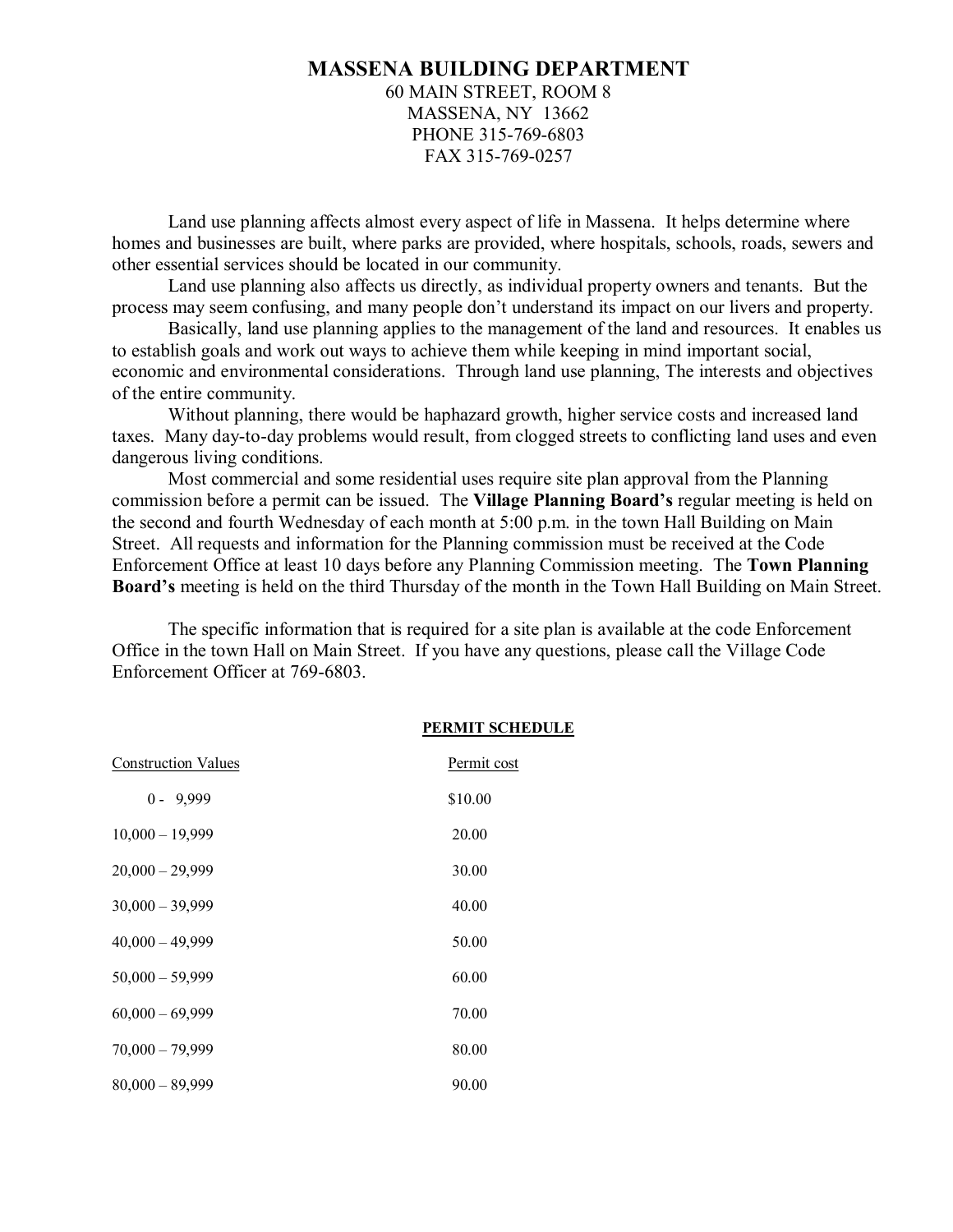|                        | 60 MAIN STREET, ROOM 8    |  |  |
|------------------------|---------------------------|--|--|
|                        | MASSENA, NY 13662         |  |  |
|                        | PHONE 315-769-6803        |  |  |
|                        | FAX 315-769-0257          |  |  |
| $90,000 - 99,999$      | 100.00                    |  |  |
| 100,000-149,999        | 150.00                    |  |  |
| $150,000 -$ and up     | 150.00 plus \$.50/\$1,000 |  |  |
|                        |                           |  |  |
| <b>DEMOLITION</b>      | \$10.00                   |  |  |
| CERTICATE OCCUPANY     | 10.00                     |  |  |
| FIRE/SAFETY INSPECTION | 15.00                     |  |  |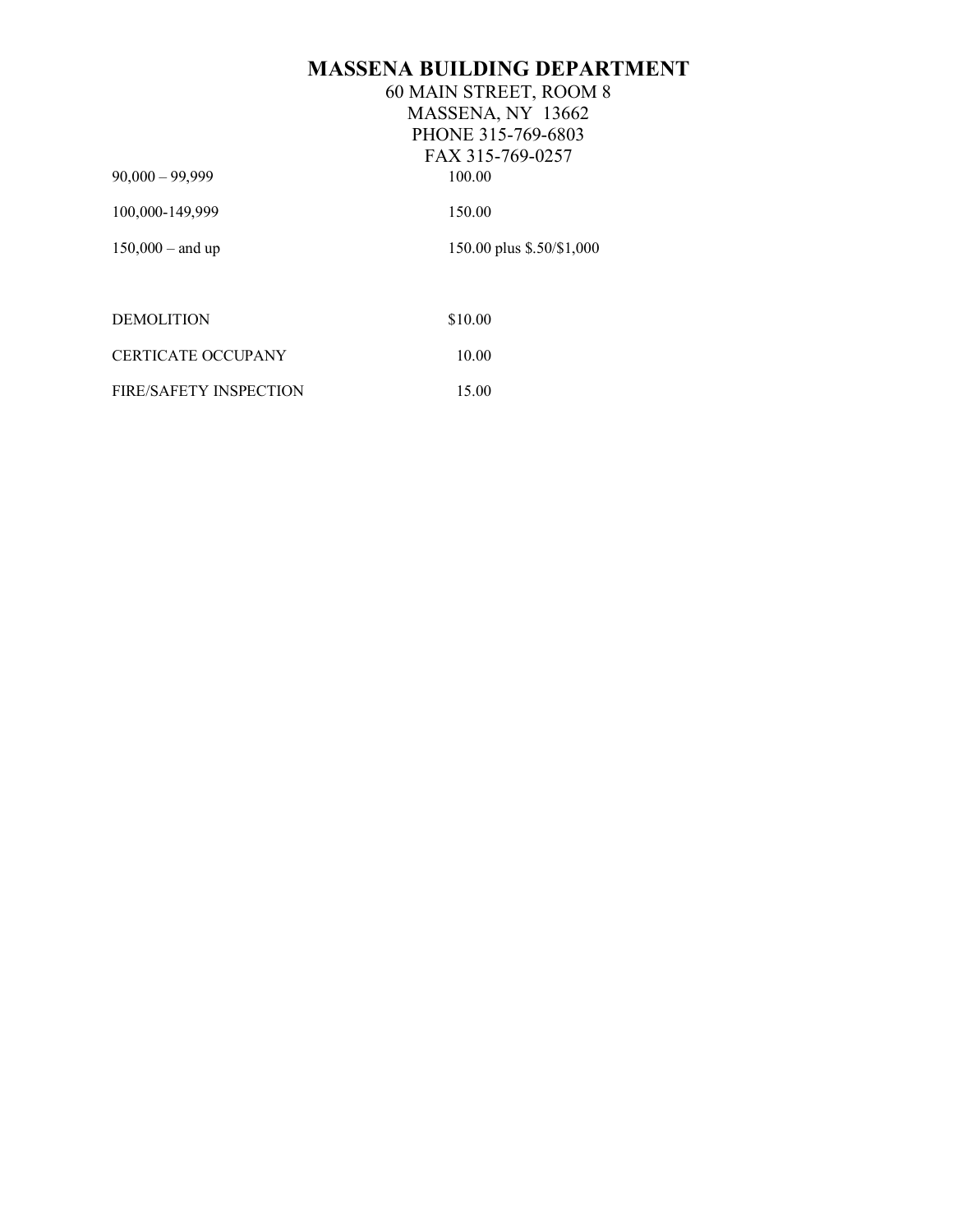60 MAIN STREET, ROOM 8 MASSENA, NY 13662 PHONE 315-769-6803 FAX 315-769-0257

## **INSPECTION REQUIREMENTS**

Per the Village of Massena Code Chapter 300-29-B-5 and the Town of Massena Code 109-4 Work for which a building permit is in effect shall be inspected for a approval prior to enclosing or covering each stage of construction, including building location, site preparation, excavation, foundation, framing, superstructure, electrical, plumbing and heating and air conditioning. It shall be the responsibility of the applicant to inform the Code Enforcement Officer that the work is ready for inspection.

#### **NOTE: It is the responsibility of the applicant to call the Code Enforcement Office to schedule these inspections.**

| <b>ITEM</b>                                              | <b>DATE</b> | <b>INSPECTED BY</b> |
|----------------------------------------------------------|-------------|---------------------|
| <b>BUILDING PERMIT</b>                                   |             |                     |
| <b>FOUNDATION</b>                                        |             |                     |
| <b>WALL INSPECTION</b>                                   |             |                     |
| PLUMBING ROUGH-IN                                        |             |                     |
| PLUMBING FINAL                                           |             |                     |
| ELECTRICAL ROUGH-IN                                      |             |                     |
| <b>ELECTRICAL FINAL</b>                                  |             |                     |
| <b>TRUSS INSPECTION</b>                                  |             |                     |
| <b>ROOFING-TEAR OFF</b>                                  |             |                     |
| <b>ROOFING- ICE SHIELD</b><br>ROOFING- NEW INSTALLATION  |             |                     |
| <b>BUILDING</b>                                          |             |                     |
| <b>MISCELLANEOUS</b>                                     |             |                     |
| <b>FIRE SAFETY</b>                                       |             |                     |
| C.0. ISSUED                                              |             |                     |
| <b>CULVERT REQUIREMENTS</b>                              |             |                     |
| HEALTH DEPARTMENT<br>(if applicable)                     |             |                     |
| PERK TEST                                                |             |                     |
| <b>SEPTIC SYSTEM &amp; LEACH FIELD</b>                   |             |                     |
| <b>WATER HOOK-UP</b>                                     |             |                     |
| <b>INFRASTRUCTURE FORM</b> (required<br>for water/sewer) |             |                     |